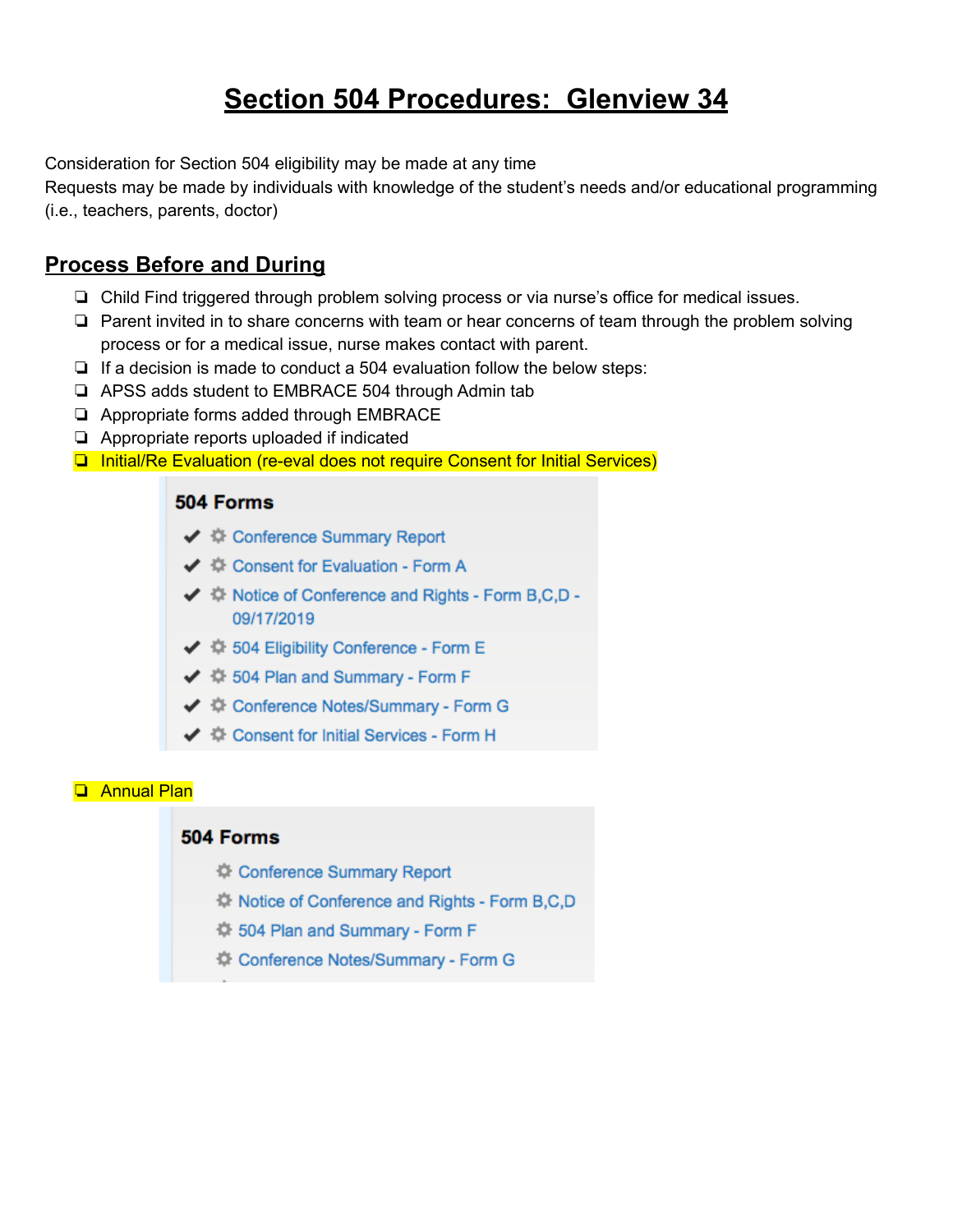❏ Additional forms are available when there is a medical plan, behavior plan, or a manifestation meeting is needed.

#### 504 Forms

- Manifestation Determination Form J
- <sup>1</sup> Functional Behavioral Assessment Form L
- C: Behavior Intervention Plan Form K
- **14 Medical Services Plan Form M**

#### **Process After**

- ❏ If eligible, a case manager (individual that makes the most sense- general ed teacher, social worker, nurse, etc) is assigned
- ❏ Parent leaves with copy of 504 plan
- ❏ Provide 504 summary to share with staff working with students and send 504 Student Tracking to Kathy O'Grady using the FACTS email: ssfacts@glenview34.org



- ❏ APSS/LEA at meeting confirms status in EMBRACE by checking "504" and making sure "active" button is checked
- ❏ APSS update Power School to reflect eligibility
- ❏ Until reports can be run though EMBRACE, place student name on internal building tracking form to ensure compliance.

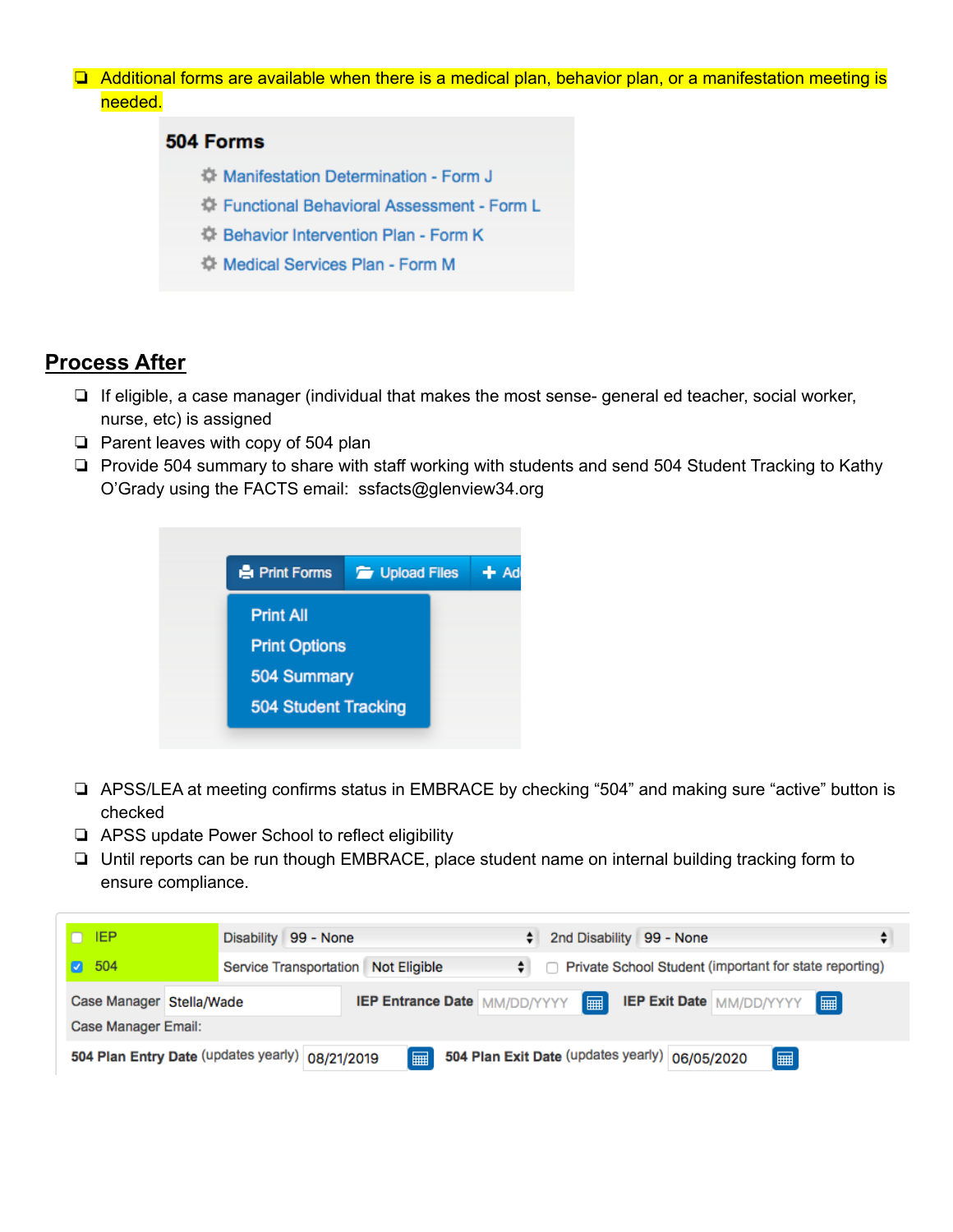# 504 Guidance:

A student is considered "qualified" under Section 504 if the student is between the ages of 3 and 22 years of age and has a disability, which is defined as a physical or mental impairment that **substantially limits** one or more major life activities.

| <b>Major Life Activities Include Functions Such As</b> |                  |                 |
|--------------------------------------------------------|------------------|-----------------|
| Caring for oneself                                     | Lifting          | Learning        |
| Performing manual tasks                                | Sleeping         | Reading         |
| Seeing                                                 | Walking          | Concentrating   |
| Hearing                                                | Standing         | <b>Thinking</b> |
| Eating                                                 | <b>Breathing</b> | Communicating   |
| <b>Bending</b>                                         | Speaking         | Working         |

This is not an exhaustive list. Major life activities include basic activities that the average person in the general population can perform with little or no difficulty. A number of bodily functions are considered major life activities (i.e., functions of the immune system, digestion, neurological functions, respiratory functions, and brain functions).

Some examples of impairments that may **substantially limit** major life activities, even with the help of medication, aids or devices are:

- attention deficit hyperactivity disorder (ADHD)
- asthma, allergies
- blindness or visual impairment, deafness or hearing impairment
- diabetes, epilepsy, heart disease, and mental illness.

With the passage of the ADA Amendments Act in 2008, Congress expanded the scope of "major" life activities" and clarified that a disability determination under the ADA and Section 504 should not demand extensive analysis, which is why the ameliorating effects of mitigating measures (other than ordinary eyeglasses or contact lenses) are no longer considered when making a determination.

- •There is no definition to "substantially limits"
- •It is more than a mere limitation, and less than a significant restriction
- •Some guidance: Being unable to perform a major life activity that the average person can perform, or being significantly restricted as to the condition, manner, or duration under which an individual can perform a major life activity compared to the average person.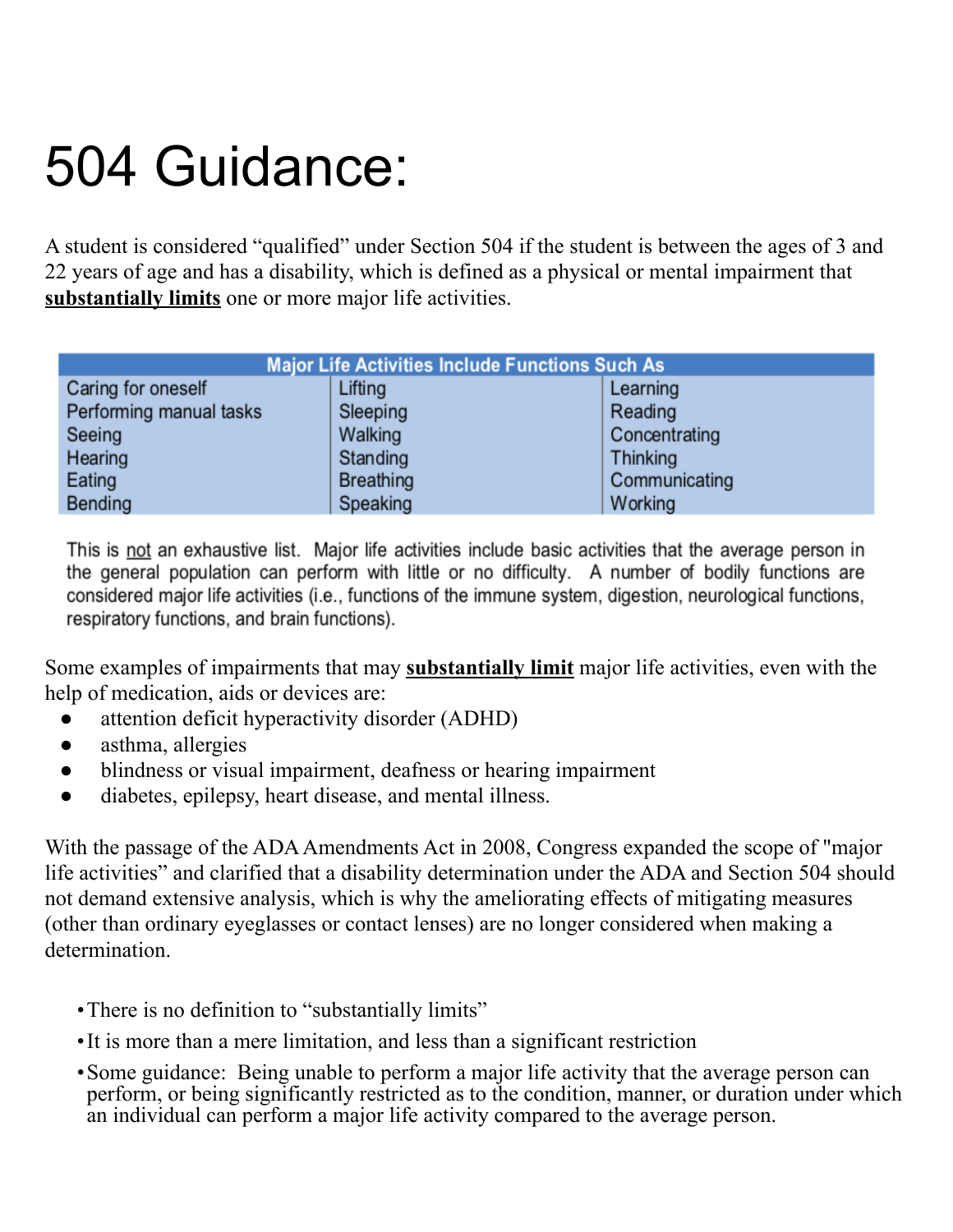#### **Section 504 Evaluation**

**An evaluation does not have to be formalized testing, but it must consider information from a variety of sources (parent notes, doctors' notes if available, test scores, observations, etc.). Decisions about who qualifies for Section 504 cannot be based solely on a single source of data (i.e. a doctor's diagnosis or grades). A medical diagnosis is NOT required under Section 504.**

**Once a child has been deemed eligible for accommodations, a Section 504 Plan is then developed by a Section 504 committee. Before any significant changes are made to an existing plan, the child should be evaluated again. A significant change in placement includes changes due to disciplinary actions longer than 10 days as well as changes that result from moving from one grade to another.**

**Parent participation is not an entitlement right under Section 504 as it is under IDEA. Depending on the procedures used by your local school district, parents or legal guardians may or may not have a right to active participation or decision-making through Section 504. In Glenview, parents are part of the 504 team.**

**Section 504 regulations do not specify the time period within which an evaluation must be conducted. Typically, OCR and courts will use a "reasonable amount of time" standard. Absent specific guidelines, and given that Section 504 does not require a full and individual evaluation it would be prudent (though not required) to apply IDEA timelines when conducting Section 504 evaluations. This means yearly reviews and re-evaluations every 3 years.**

#### **Discipline under Section 504**

**Students with disabilities under both Section 504 and IDEA are provided with special procedures in situations involving disciplinary removals from their regular educational setting. Discipline procedures under Section 504 are similar, but not identical, to discipline procedures under IDEA. Students with a Section 504 Plan may be suspended or expelled in the same manner as any child without a disability for up to 10 school days. After removals of 10 consecutive days, or a pattern of short term removals amounting to 10 days or more, a meeting (called a manifestation determination) must be held to determine if the behavior subject to disciplinary action is linked to the child's disability. If there is a direct link between the behavior and the disability, the child may not be sent to a disciplinary or alternative education placement. If there is no link between the behavior and the disability, the child may be disciplined in the same manner as any other child without a disability. There are two exceptions to this rule:**

- **1. If a child who is being served by Section 504 is caught "currently engaging in the use of illegal drugs or alcohol," the child forfeits all rights and procedural protections under Section 504, including the right to a manifestation determination, and may be disciplined in the same manner as any other child without a disability.**
- **2. A child caught in possession of a firearm in any manner may be immediately removed to an alternative education placement where a manifestation determination must be conducted within 10 school days. If there is a link to the disability, the child may still be removed for up to 45 school days. If there is no link to the disability, the child may be disciplined in the same manner as any other child**